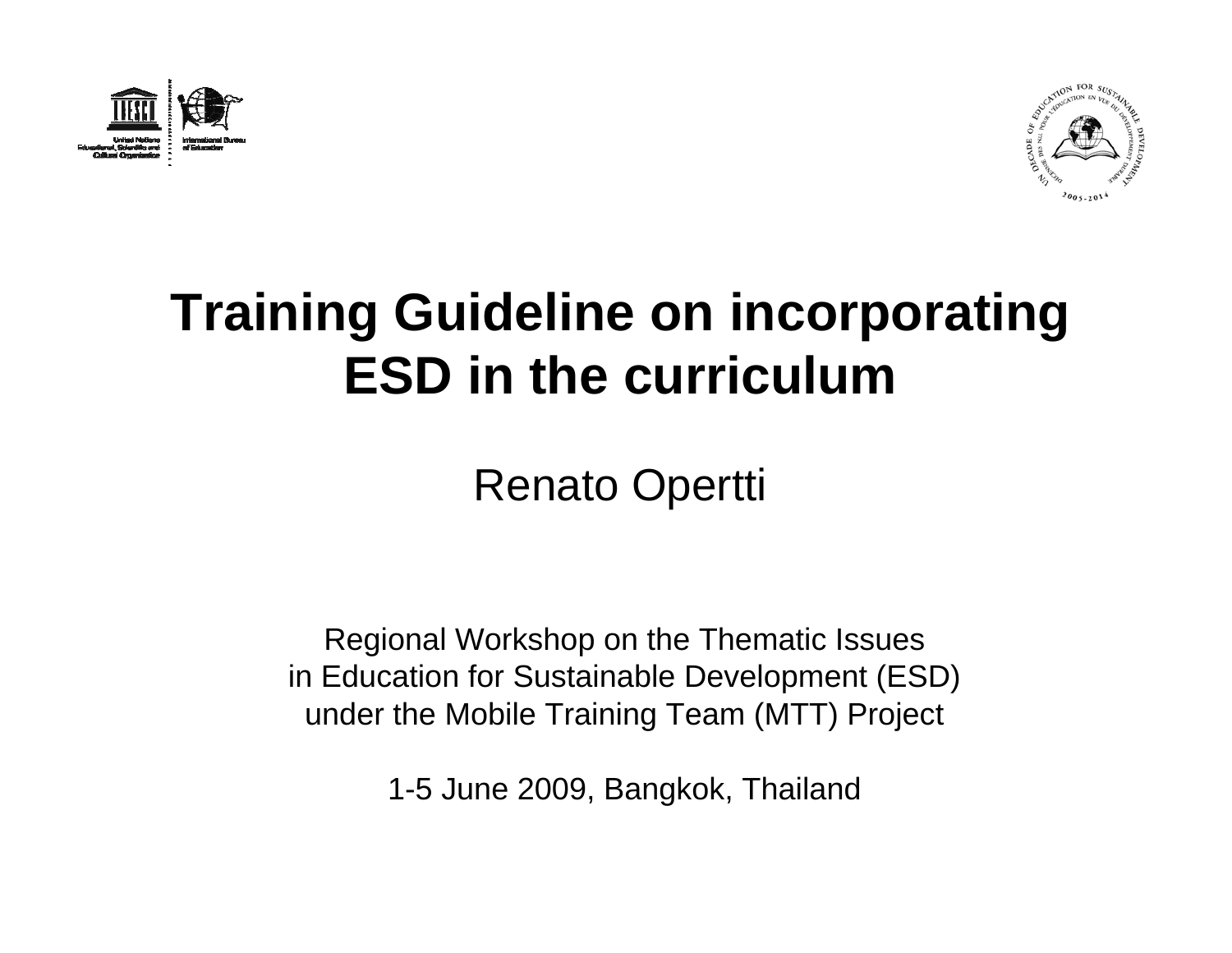

### Understanding ESD

- •No universal definition
- $\bullet$  UNESCO's vision of education for sustainable development is a world where everyone has the opportunity to benefit from quality education and learn the values, behaviour and lifestyles required for a sustainable future and for positive societal transformation
- $\bullet$  ESD is a process of learning how to make decisions that consider the long-term futures of the economy, ecology, and the equitable development of all communities
- $\bullet$  The founding value of ESD is respect: respect for others, respect in the present and for future generations, respect for the planet and what it provides to us (resources, fauna and flora)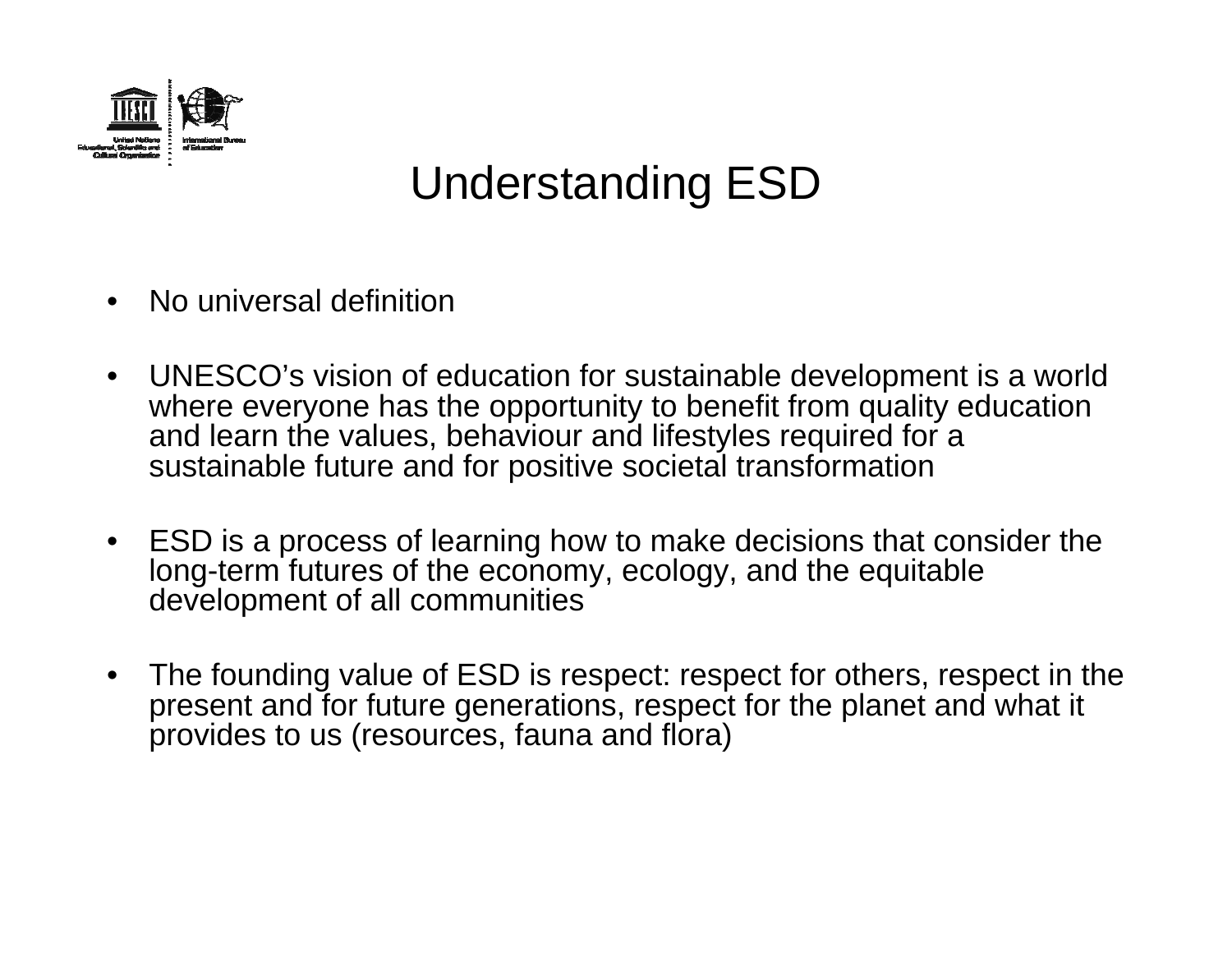

# ESD strategies/approaches around the world

- • Current approaches focus on the environment while referring to broad sustainable development concepts and skills (e.g. critical thinking, citizenship)
- $\bullet$  However, different elements are emphasized in different regions
	- Asia-Pacific knowledge systems, cultural context;
	- Latin American and the Caribbean literacy rates, biodiversity;
	- the Arab States desertification, sustainable consumption;
	- Sub-Saharan Africa poverty alleviation, partnerships; and
	- Europe the most advanced through the Vilnius Strategy for ESD developed by the United Nations Economic Commission for Europe (UNECE) in 2005.
- •UNESCO's ESD strategy for Asia Pacific:

"Every person in the Asia-Pacific region learns how to acquire and adapt their knowledge and behavior to contribute to change for a sustainable future and take responsibility for their actions in consideration of others."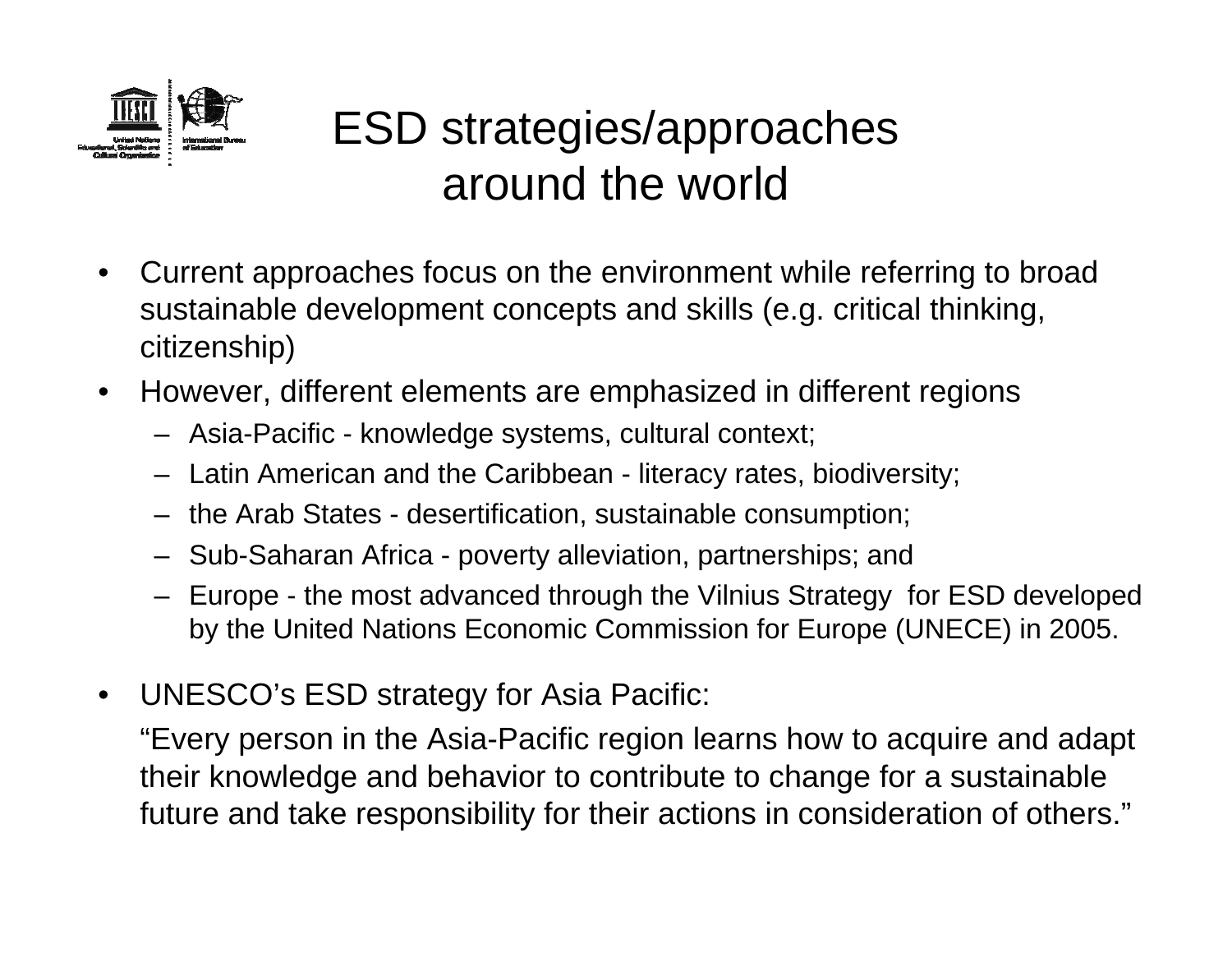

### Current situation on teacher education curricula vis-à-vis ESD

- $\bullet$  Progress in re-orienting programs towards ESD, especially in terms of curriculum content, but lacking in terms of pedagogy and assessment
- $\bullet$  ESD is mostly taught in a cross-disciplinary way, in sciences as opposed to in the arts or humanities section
- $\bullet$  More research on ESD is necessary, in particular on indicators to assess ESD-challenges, ESD contributions, ESD competences, values and goals
- $\bullet$ Lack of communication with stakeholders in the community on ESD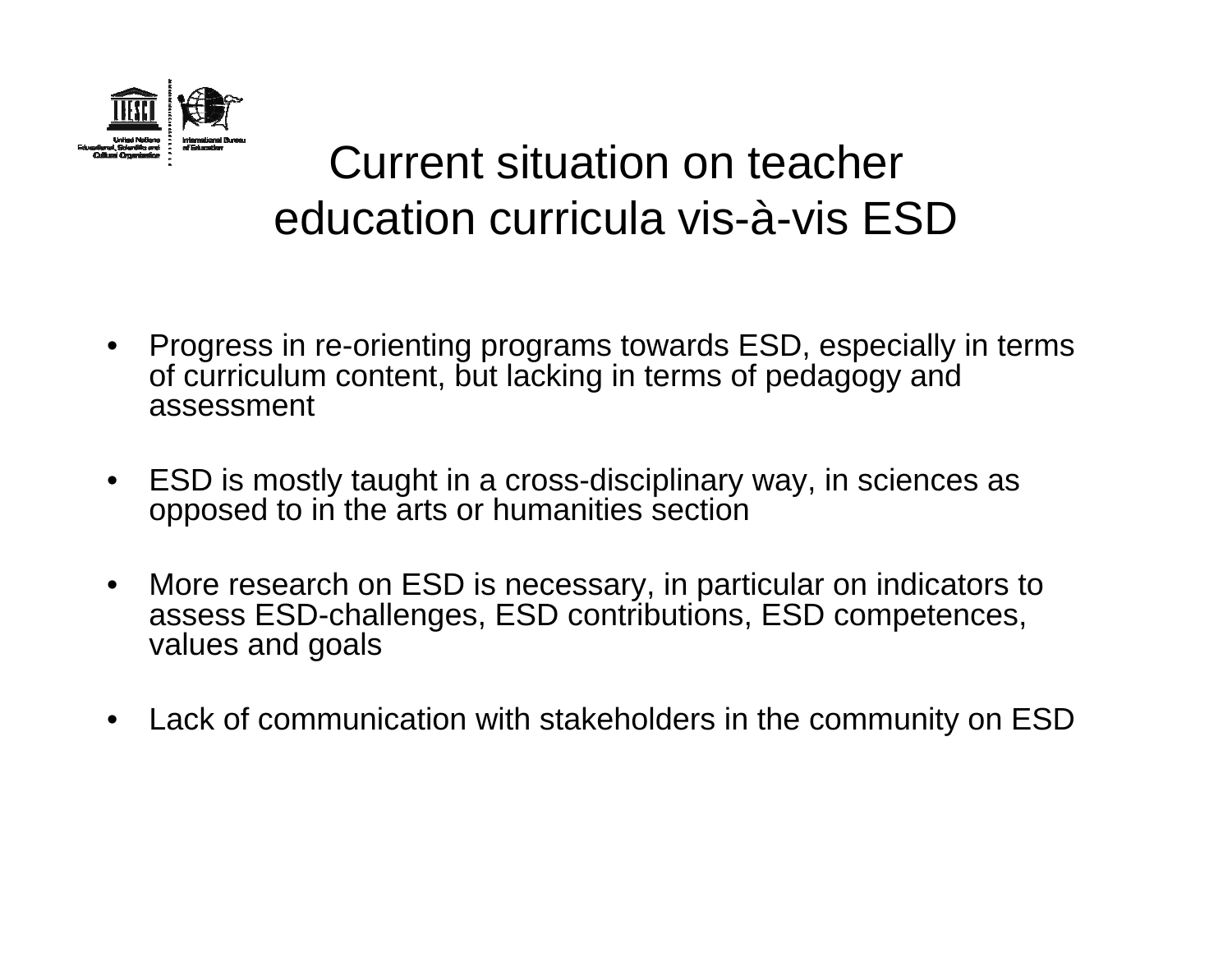

## Current repositioning of ESD (Bonn Declaration, 2009):

- • Foster linkages between ESD and EFA within a coherent and systemic approach
- $\bullet$  Re-orient education and training systems (pre-service and in-service) to address sustainability concerns
- $\bullet$  Develop and strengthen existing international, regional and national enabling mechanisms and cooperation for ESD that respect cultural diversity
- $\bullet$  Support the incorporation of sustainable development issues using an integrated and systemic approach in formal education as well as in non-formal and informal education at all levels
- $\bullet$  Value and give due recognition to the important contribution of traditional, indigenous and local knowledge systems for ESD and value different cultural contributions in promoting ESD
- $\bullet$ ESD should actively promote gender equality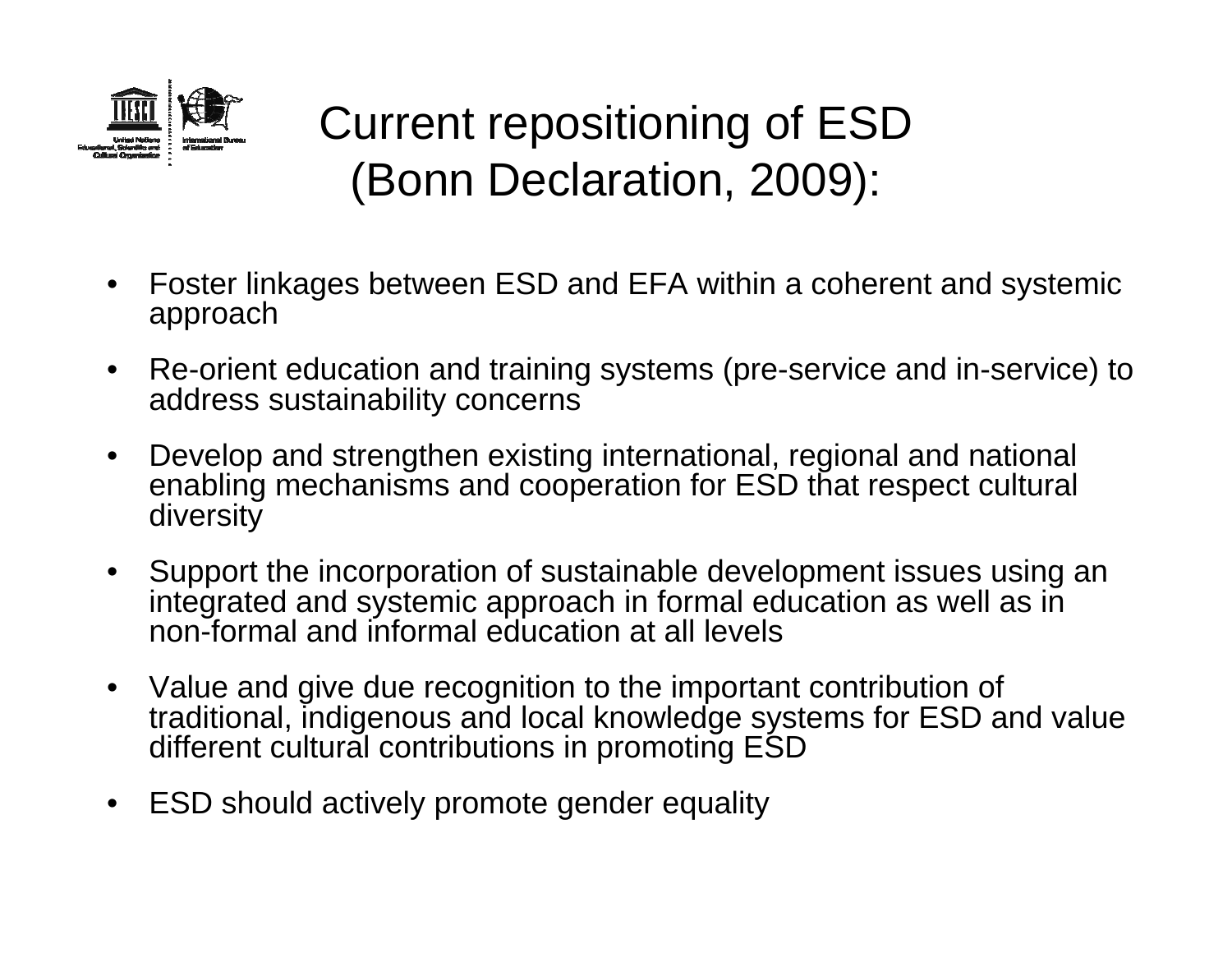

### Perception of Curriculum: 'Glocal' & Competency-based

- •No international success model but a lot to share and learn
- $\bullet$  The curriculum expresses and reflects a society's values, attitudes, expectations and feelings about its welfare and development. It is also a complex mixture of visions and interests of multiple institutions and stakeholders.
- $\bullet$ Curricular construction is specific and unique in each national context
- $\bullet$  Competency-based approaches may be understood as possible progressive ways to achieve an inclusive curriculum, integrating curricular logic (resources and activities to cope competently with different types of situations), learning logic (students developing competencies) and the logic of action in situations (applying competencies)
- Global and local needs must be integrated into the curriculum wise and adequate balance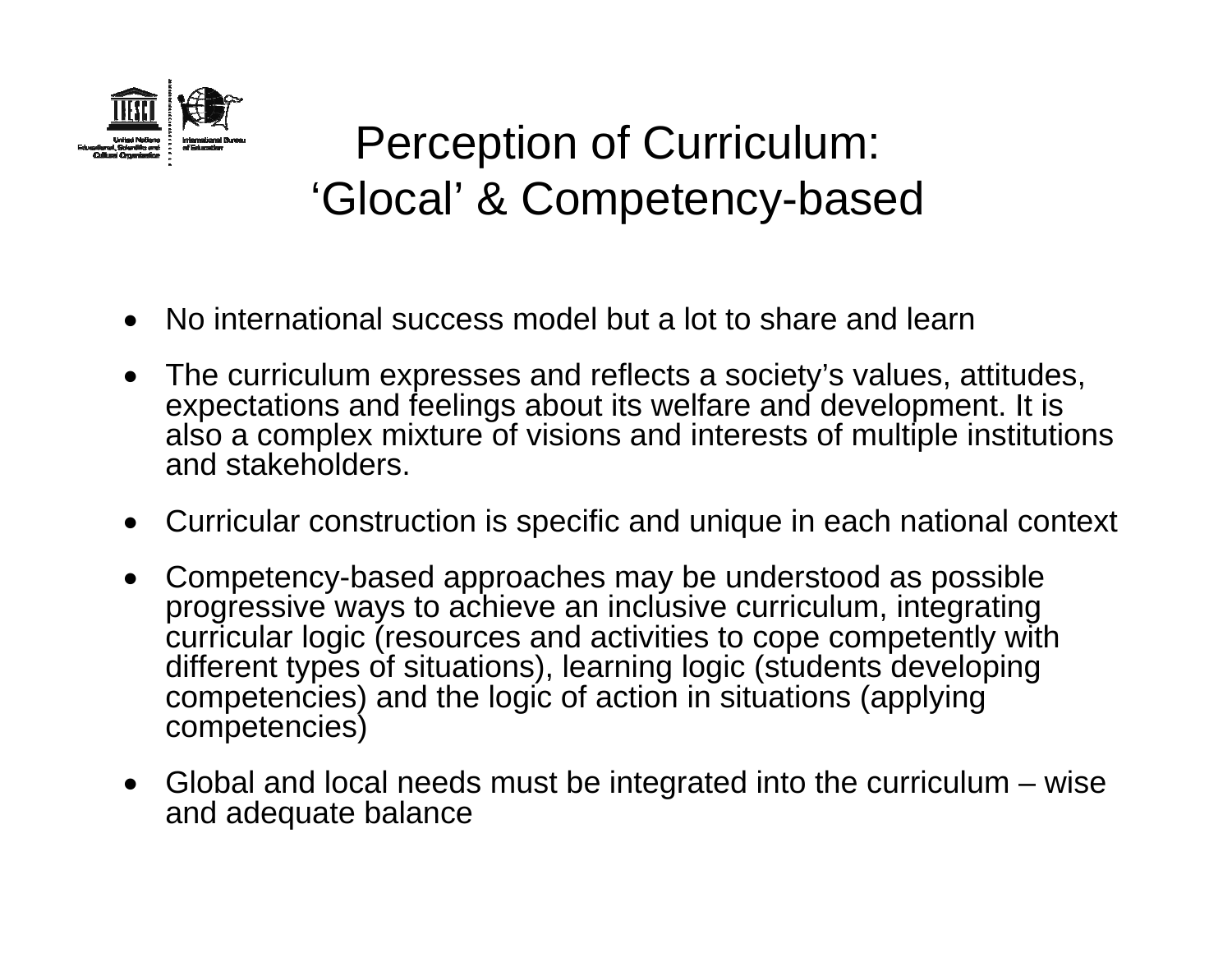

### **I/ Guidelines for Teacher Education Institutions**

- • Decide which themes to emphasize to ensure that teacher-education curricula and more specifically the programs fit the environmental, social, and economic conditions and goals of their communities, regions, and nations
- Ensure that educators and administrators understand the concept of sustainability and are familiar with its principles

#### Examples of ESD practice in teacher education

- • Requiring students to volunteer at a local social or environmental nonprofit organization as a field experience in early teacher-education programs
- $\bullet$  Offering an intensive ESD workshop to pre-service teachers prior to graduation
- • Requiring all student teachers to have an environmental education experience regardless of their discipline or specialty
- $\bullet$  Placing students in a socio-economic or cultural setting that differs from their own for part of their field experience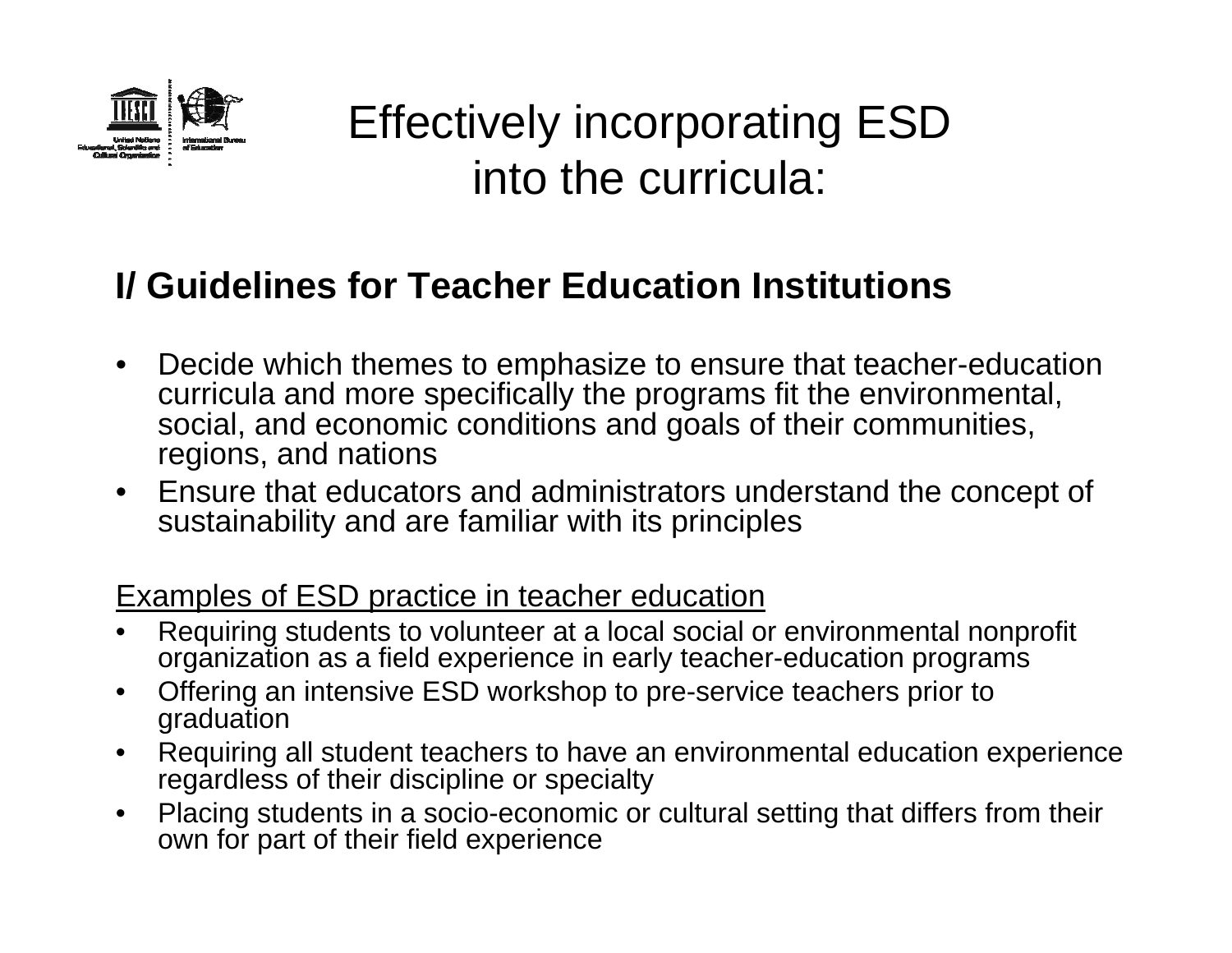

- • Design criteria to evaluate ESD programmes (UNESCO):
	- Is it locally relevant and culturally appropriate?
	- Is it based on local needs, perceptions, and conditions, but recognizes fulfilling local needs often has global effects and consequences?
	- Does it engages formal, non-formal, and informal education?
	- Is it a life-long endeavor?
	- Does it accommodate the evolving nature of the concept of sustainability?
	- Does it address content, context, pedagogy, global issues, and local priorities?
	- Does it deal with the well being of all three realms of sustainability environment, society, and economy?
	- It is not imported from another cultural, economic, or geographic region
	- It is not "one size fits all," but must be created to account for regional differences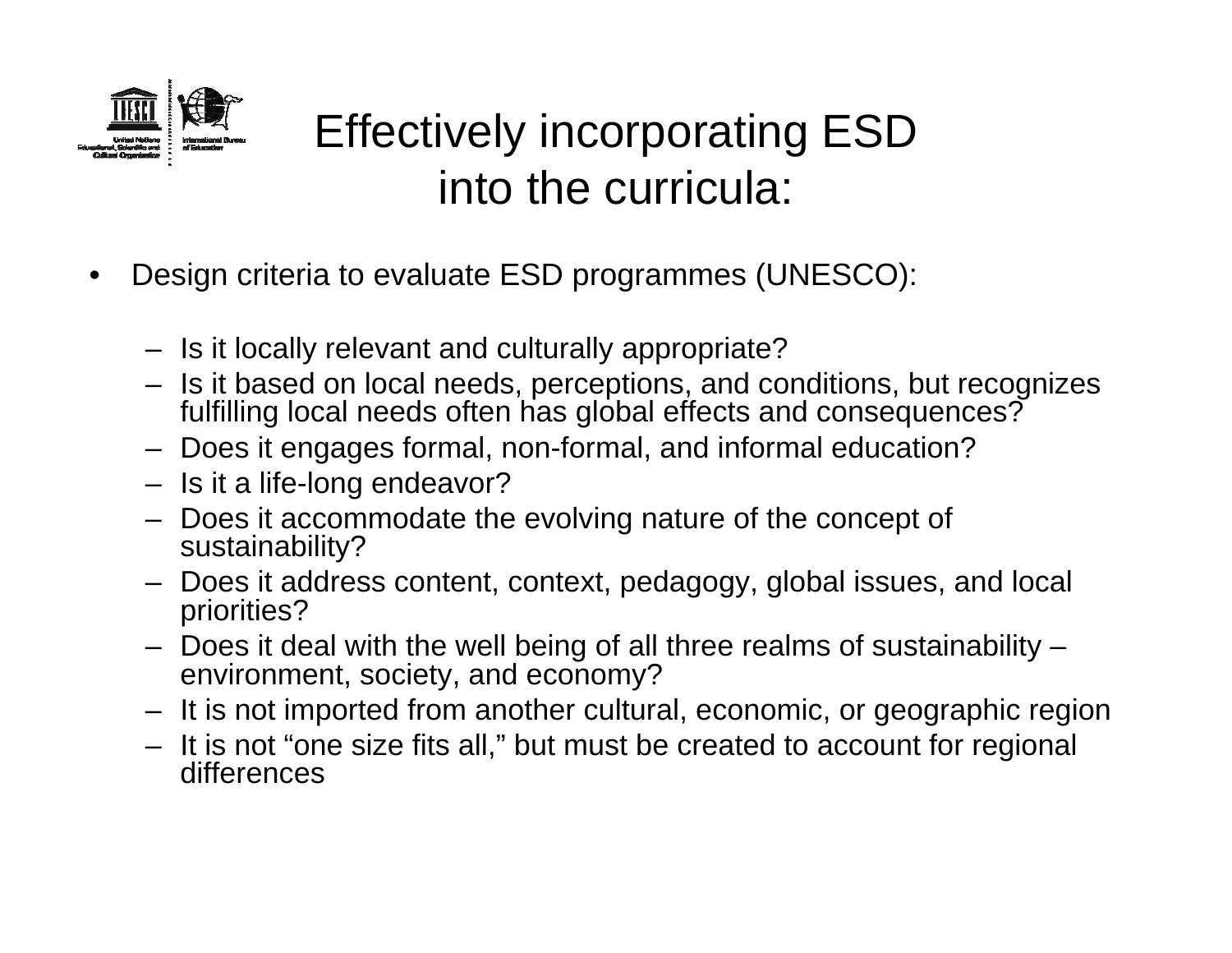

- $\bullet$  A competency-based approach to learning
	- – Competencies are socio-historical constructions developed through learning situations
	- – Competency-based approaches constitute a key principle of curriculum organization
	- Basic features of competency-based approaches are:
		- Teaching contents are more than knowing and knowing-how
		- The student is the main actor of the learning process
		- The ability to use knowledge in context is valued
- $\bullet$  Logic of Competencies:
	- Logic of action in context: an achieved competency
	- – Curricular logic: resources and activities to approach different types of situations in a competent way
	- Learning logic: students develop competencies by themselves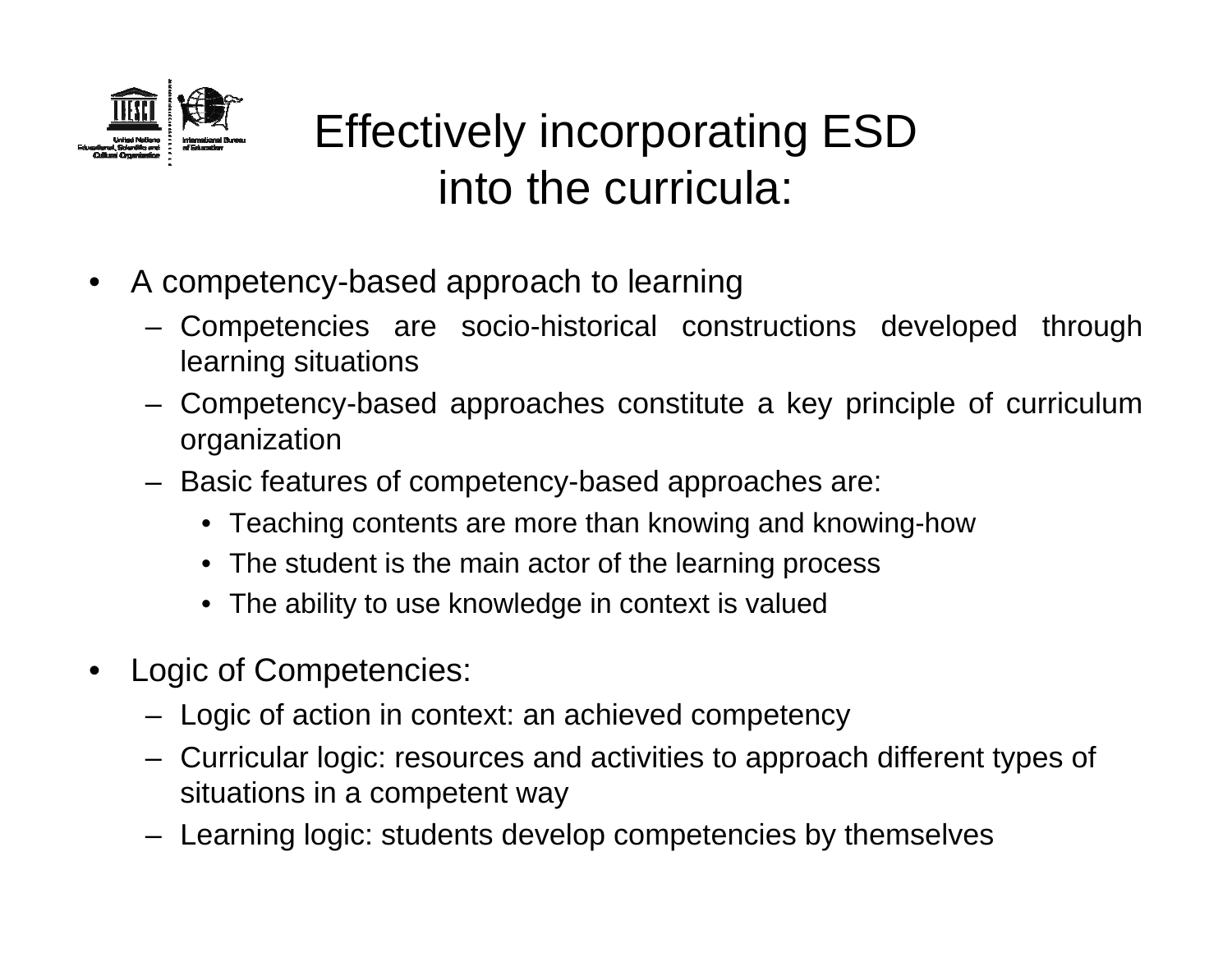

### **II/ Guideline for Teachers**

To effectively include ESD into their curriculum, teachers should:

- • acknowledge their key role as 'cornerstones' of effective ESD programmes
- $\bullet$ understand the cross-cutting and multi-disciplinary nature of ESD
- $\bullet$  avoid overloading the curriculum and to solely link ESD to disciplines under an inter-disciplinary perspective
- $\bullet$  be open to diverse learning strategies to effectively implement ESD principles and contents at the school and classroom levels
- • appreciate the importance of multi-stakeholder partnerships – working together to address shared challenges and problems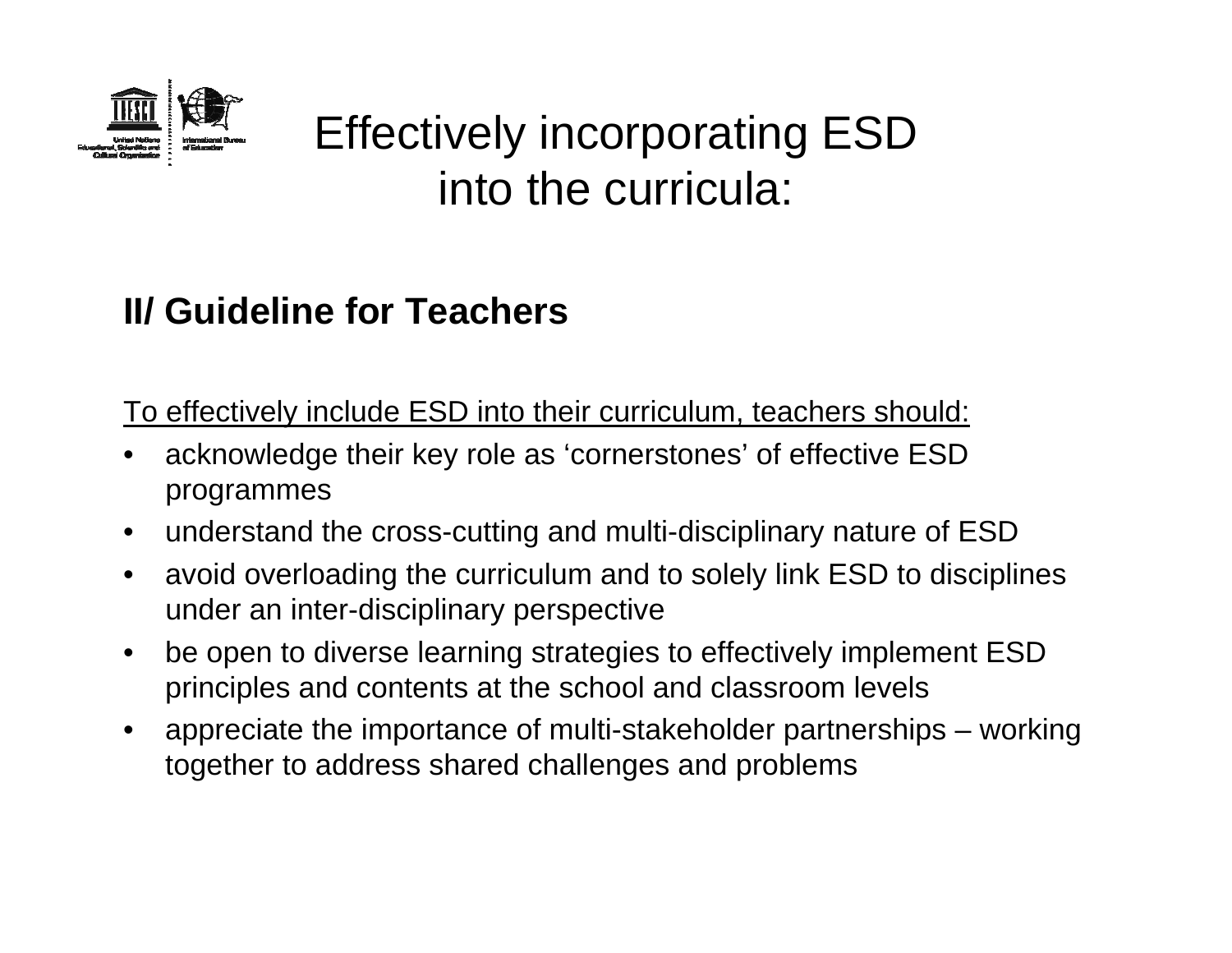

### ESD in the curriculum

- • Five components of an education reoriented to address sustainability (UNESCO):
	- **knowledge** to understand the principles of sustainable development,
	- **issues** that threaten the sustainability of the planet,
	- **skills** that will enable people to continue learning after they leave school, to have a sustainable livelihood, and to live sustainable lives,
	- **perspectives** to consider an issue from the view of different stakeholders,
	- **values** to understand your own worldview and other people's viewpoints.
- • Curriculum mapping: look closely at your existing curricula syllabi and school activities to identify where themes and issues of ESD are already included
- • Next, identify potential areas of the existing curriculum in which to insert examples that illustrate sustainability or additional knowledge, issues, perspective, skills, or values related to sustainability.
- $\bullet$ Build on local values, so they can permeate ESD curricula
- •Assess the attitudes of students on ESD issues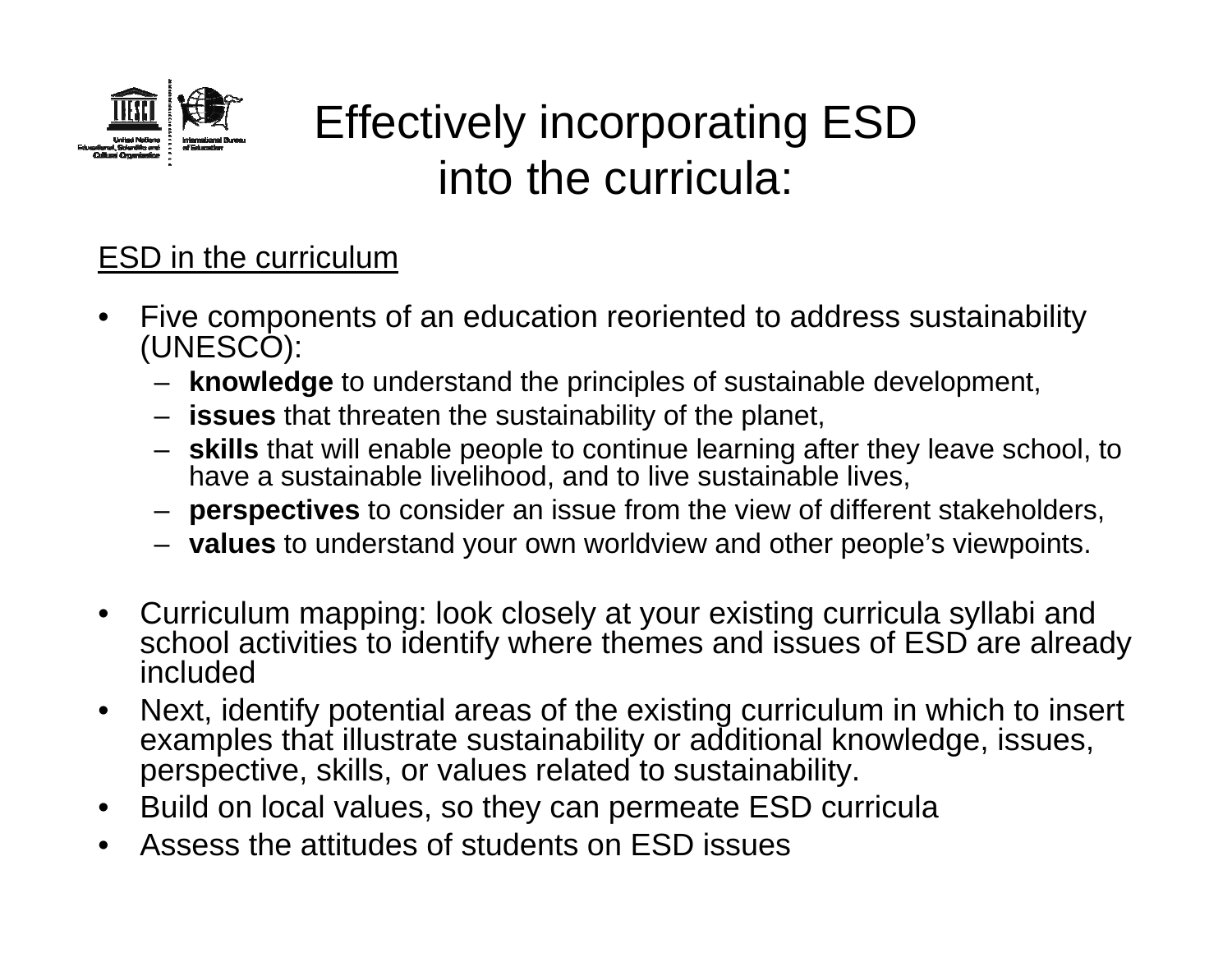

#### ESD in the classroom

- $\bullet$  Four different modes of teaching ESD (ESD-Net):
	- Values-based learning, which through processes of selfreflection and critical inquiry, fosters critical thinking of one's values and the values of others
	- Learning to transform, which involved developing a vision for ESD and subsequent transformation of thinking for change
	- Whole-school approach in terms of ESD, which aims to develop an entire school culture committed to ESD as opposed to focusing on ESD solely within the curricula
	- Community-based learning where schools act as a social agent, both working as part of the community and inviting the community to be involved as a resource and in decision-making processes.
- $\bullet$ Make ESD alive through textbooks illustrating real-life examples
- $\bullet$ Use ICT and web-learning resources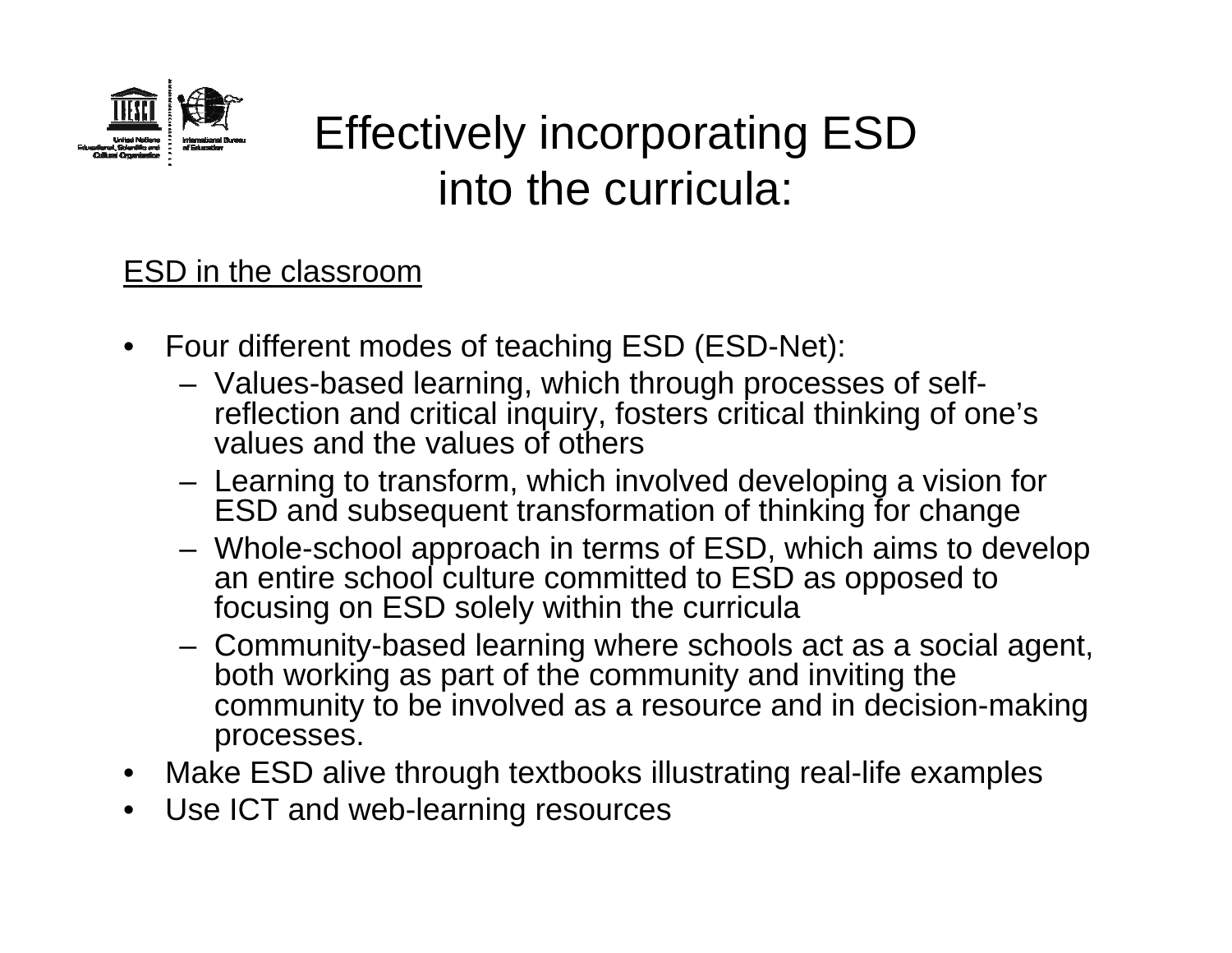

### Best Practices - UNESCO

#### •**Evidence-based approach**

It includes engaging in wide consultations with multiple partners in developed and developing countries, emphasizing the global nature of ESD; operating in a cross-sectoral and inter-disciplinary manner, integrating contributions from all stakeholders; using a "bottom-up" approach incorporating field perspectives, experiences and challenges; drawing on local, regional and global best practices based on documented research results and country experiences; and linking activities under the Decade with various other educational processes, including the Dakar Framework for Action on Education for All (EFA), the UN Literacy Decade (UNLD), and the Millennium Development Goals.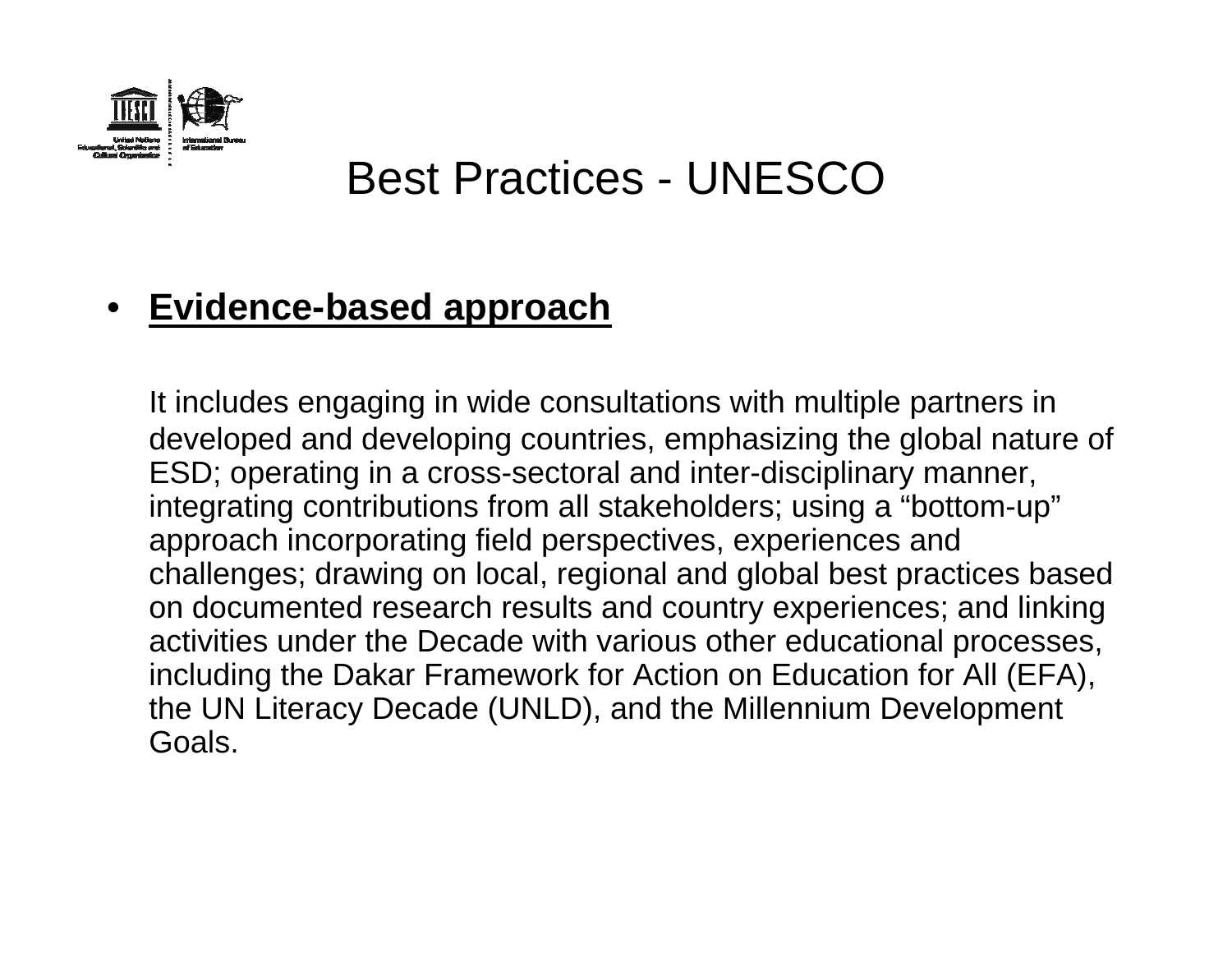

### Best Practices - OECD

#### • **ESD teaching framework for knowledge competencies**

It progresses from giving students a solid understanding of basic economic, environmental and social concepts (primary level), to explaining interdisciplinary concepts and the need for integrated approaches (secondary level), to studying the state-of-the-art in sustainable development governance, measurement, assessments and practices (tertiary level). The emphasis in this approach is on promoting interdisciplinary thinking and analysis, which is at the basis of sustainable development.